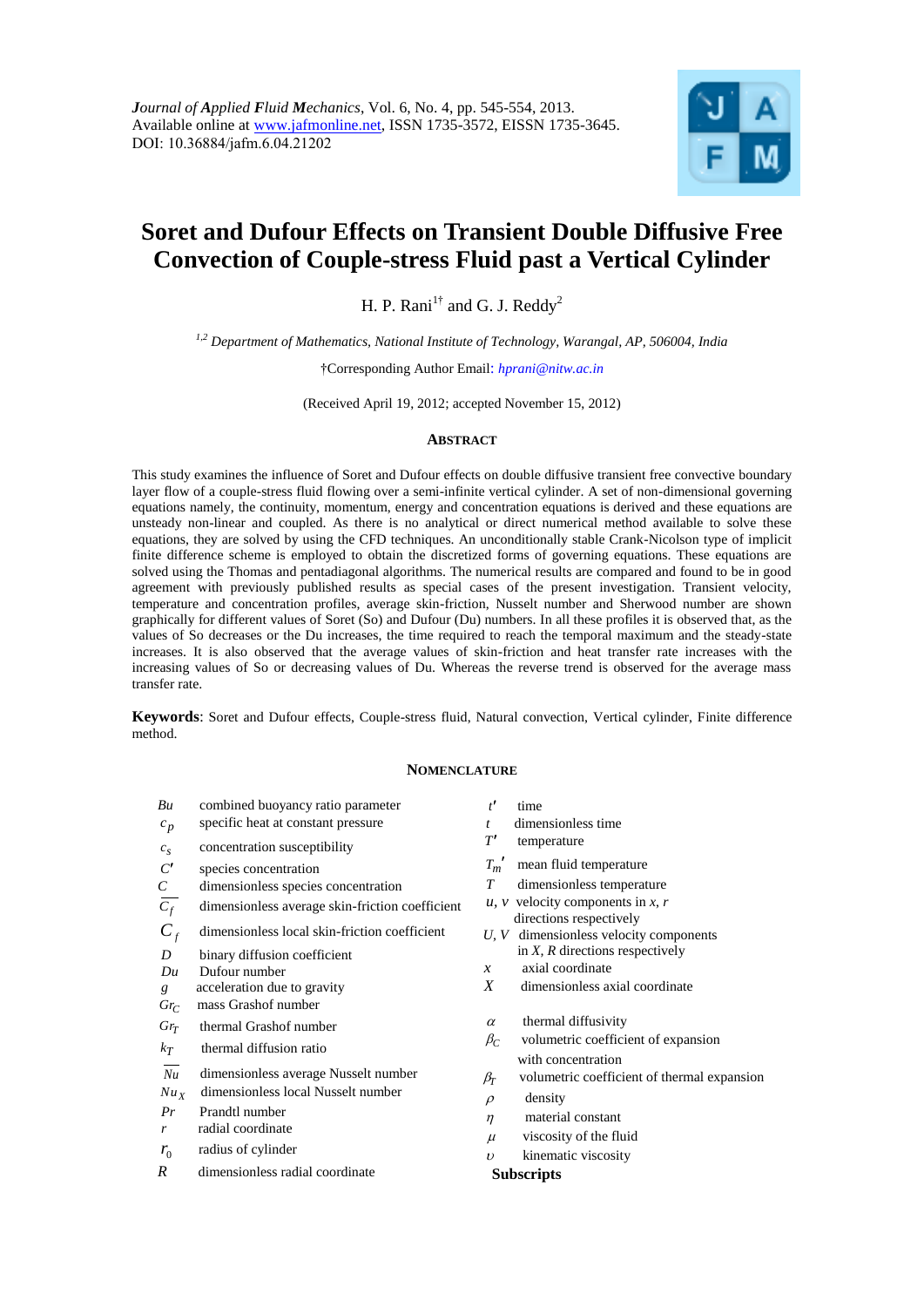- *Sc* Schmidt number
- So Soret number
- *Sh* dimensionless average Sherwood number

*Sh<sup>X</sup>* dimensionless local Sherwood number

## **1. INTRODUCTION**

The double diffusive convection plays a significant role in various fields such as high quality crystal production, oceanography, production of pure medication, solidification of molten alloys, geothermally-heated lakes and magmas. For example the quality of the single crystal produced from the melts is limited by chemical and structural inhomogeneities. The defect generation depends on heat and mass transfer rates during solidification. When heat and mass transfer occur simultaneously in a moving fluid, the relations between the fluxes and the driving potentials are of more integrate nature. An energy flux can be generated not only by temperature gradients but also by concentration gradients. The energy flux caused by a concentration gradient is termed as the diffusion-thermo (Dufour) effect. On the other hand, mass fluxes can also be created by temperature gradients and this embodies the thermal-diffusion (Soret) effect. These fluxes are mainly governed by convective phenomena of the liquid phase during processing. In most of the studies that are related to heat and mass transfer process, Soret and Dufour effects are neglected on the basis that they are of smaller order of magnitude than the effects described by Fourier's and Fick's laws. But these effects are considered as second order phenomena and may become significant in areas such as hydrology, petrology, geosciences, etc. The Soret effect, for instance, has been utilized for isotope separation and in mixture between gases with very light molecular weight  $(H_2, He)$  and of medium molecular weight ( $N_2$ , air).

The Dufour effect was found to be of order of considerable magnitude such that it cannot be neglected (Eckeret and Drake, 1972). Dursunkaya and Worek (1992) studied diffusion-thermo and thermal-diffusion effects in transient and steady natural convection from a vertical surface, whereas Kafoussias and Williams (1995) presented the same effects on mixed convective and mass transfer steady laminar boundary layer flow over a vertical flat plate with temperature dependent viscosity. Postelnicu (2004) studied numerically the influence of a magnetic field on heat and mass transfer by natural convection from vertical surfaces in porous media considering Soret and Dufour effects. Seddeek (2004) has investigated the problem of thermaldiffusion and diffusion-thermo effects on the mixed free-forced convection and mass transfer in the presence of suction and blowing. Krishna Murthy *et al.* (2011) investigated the double diffusive free convection from a corrugated vertical surface in a darcy porous medium under Soret and Dufour effects. Recently, Reddy and Rao (2012) studied the heat and mass transfer characteristics of mixed convection about a circular cylindrical annulus in a porous medium, by taking into account the thermo-diffusion and diffusionthermo effects.

- **w** conditions on the wall
- free stream conditions

With the growing importance of non-Newtonian fluids in modern technology and industries, the investigations on such fluids are desirable. Stokes (1966) generalized the classical Newtonian model to include the effect of couple-stresses in a way different from that of Eringen (1966). This is one among the several non-Newtonian fluid theories that are developed in the twentieth century. In his theory Stokes considered a body enclosing a volume without considering the microstructures of the infinitesimal fluid volume element. The set of all forces acting on an infinitesimal volume element is, in general, assumed to be equivalent to a single resultant force together with a resultant couple. The moment of the couple is assumed to be of non zero value. With this assumption Stokes has proposed the theory of couple-stress fluids allowing for the sustenance of couple-stresses in addition to the usual stresses. Also, in his theory, curvature twist rate tensor is proposed based on the pure kinematic aspects of rotation vector and couple-stress is defined in terms of this curvature twist rate tensor. Accordingly, in the balance of linear momentum of the couple-stress flow model, fourth order derivatives of velocities are involved and, hence, separate angular momentum equation need not be considered. These fluids can also sustain the existence of body forces as usual and in addition by body couples as well. The stress tensor is no longer symmetric in this theory. This couple-stress model has been widely used because of its great mathematical simplicity compared to that of the other models developed for the polar fluids. Recently, the study of couple-stress fluid flows has been the subject of great interest, due to its widespread industrial and scientific applications as in the case of micropolar fluids. Important field where couple-stress fluids have applications includes squeezing and lubrication (Chu *et al.*, 2006; Lin, 1998; Naduvinamani and Patil, 2009; Chang-Jian *et al.,* 2010), bio-fluidmechanics (Srivastava, 2003; Srivastava, 1986), MHD flows and synthesis and plasticity of chemical compounds. Another interesting application was studied by Umavathi and Malashetty (1999) for the flow and heat transfer characteristics of Oberbeck convection of a couple-stress fluid in a vertical porous stratum. Rudraiah and Chandrashekara (2010) investigated the effects of couple-stress fluid on the control of Rayleigh-Taylor instability at the interface between a dense fluid accelerated by a lighter fluid. Recently, Rani *et al.* (2011) obtained the numerical solution for the transient free convective couple-stress fluid flow past a vertical cylinder.

From the above studies, it can be noted that the unsteady natural convective flow of a viscous incompressible couple-stress fluid over a vertical cylinder with Soret and Dufour effects has received very scant attention in the literature. Hence, in the present investigation our attention is focused on the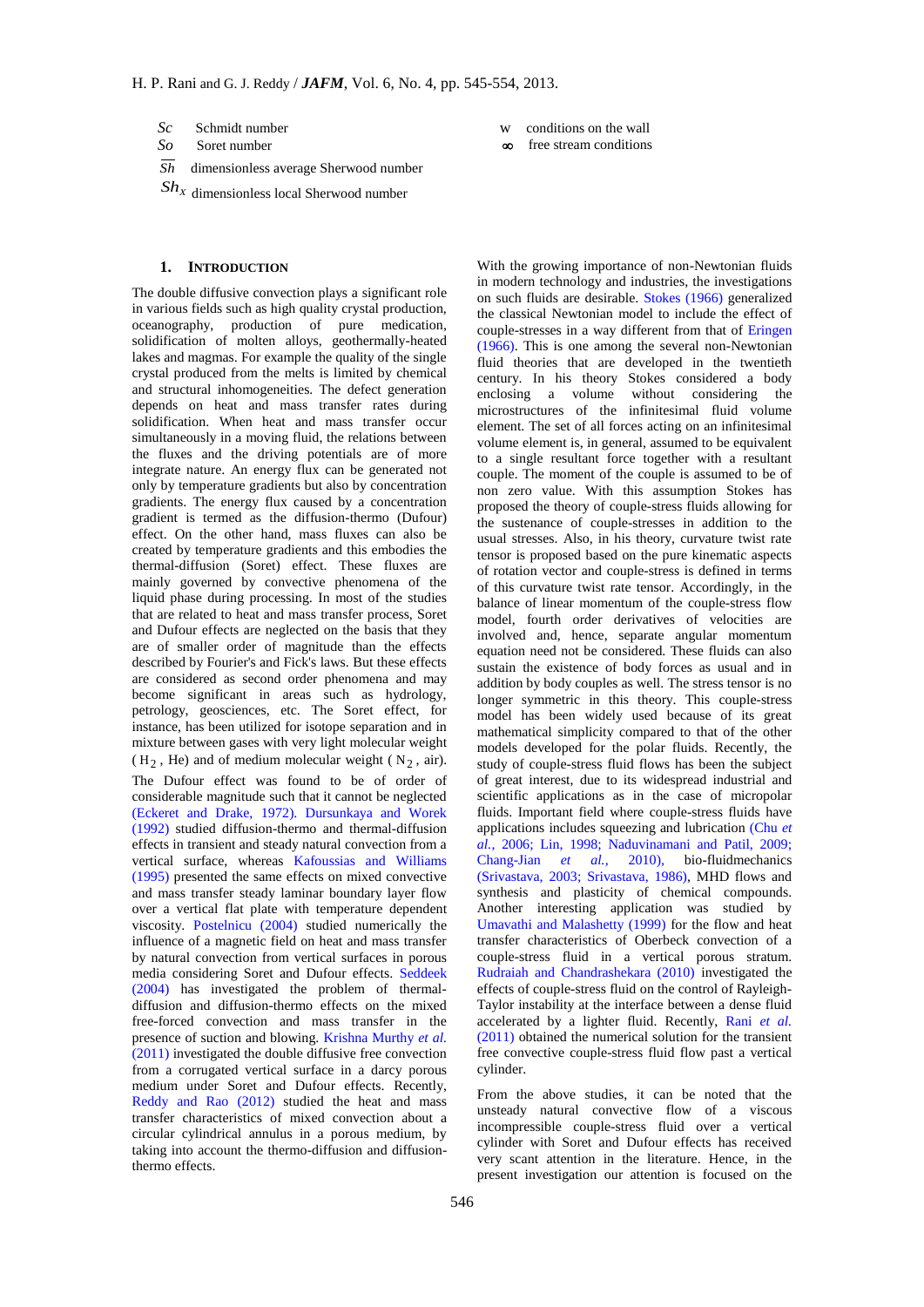boundary layer regime caused by a uniformly heated vertical cylinder, with constant wall temperature along the length of the cylinder, immersed in a couple-stress fluid with double diffusive effects. In section 2, a detailed description about the formulation of the problem is given. Also, the governing equations, such as mass, momentum, energy and concentration equations are derived and non-dimensionalized. In section 3, the details about the grid generation and numerical methods for solving the above governing equations are given. In section 4, transient twodimensional velocity, temperature and concentration profiles, average skin-friction, heat and mass transfer rates are analyzed. Also the comparison between the couple-stress fluid and Newtonian fluid flows are analyzed. Finally, the concluding remarks are made in section 5.

## **2. MATHEMATICAL FORMULATION**

An unsteady two-dimensional laminar combined heat and mass transfer boundary layer flow of a couplestress viscous incompressible fluid flow past an isothermal semi-infinite vertical cylinder of radius  $r_0$ is considered as shown in  $Fig. 1$ . In addition, the Soret and Dufour effects are taken into account. The *x*-axis is measured vertically upward along the axis of the cylinder. The origin of  $x$  is taken to be at the leading edge of the cylinder, where the boundary layer thickness is zero. The radial coordinate, *r*, is measured perpendicular to the axis of the cylinder. The surrounding stationary fluid temperature and concentration are assumed to be of ambient temperature  $(\tau'_{\infty})$  and concentration ( $C'_{\infty}$ ), respectively. Initially, i.e., at time  $t' = 0$  it is assumed that the cylinder and the fluid are of the same temperature  $T'_{\infty}$  and concentration  $C'_{\infty}$ . As time increases ( $t' > 0$ ), the temperature and concentration of the cylinder is raised to  $T_w$  (>  $T_\infty$ ) and  $C_w$  (>  $C_\infty$ ), respectively, and maintained at the same level for all time  $t' > 0$ . It is assumed that the effect of viscous dissipation is negligible in the energy equation since the flow velocity magnitude is expected to be small. The concentration  $C'$  of the diffusing species is assumed very small in the binary mixture and there is no chemical reaction between the diffusing species and the fluid. Under these assumptions, the boundary layer equations of mass, momentum, energy and concentration with Boussinesq's approximation are as follows:

$$
\frac{\partial (nu)}{\partial x} + \frac{\partial (nv)}{\partial r} = 0
$$
\n
$$
\rho \left( \frac{\partial u}{\partial t'} + u \frac{\partial u}{\partial x} + v \frac{\partial u}{\partial r} \right) = \rho g \beta_T (T' - T'_{\infty}) +
$$
\n
$$
\rho g \beta_C (C' - C'_{\infty}) + \frac{1}{r} \frac{\partial}{\partial r} \left( \mu r \frac{\partial u}{\partial r} \right) - \eta \nabla^4 u
$$
\n(2)

$$
\frac{\partial T'}{\partial t'} + u \frac{\partial T'}{\partial x} + v \frac{\partial T'}{\partial r} = \frac{\alpha}{r} \frac{\partial}{\partial r} \left( r \frac{\partial T'}{\partial r} \right) +
$$

$$
\frac{Dk_T}{c_s c_p} \frac{1}{r} \frac{\partial}{\partial r} \left( r \frac{\partial C'}{\partial r} \right) \tag{3}
$$



**Fig. 1.** Schematic of the investigated problem along with the boundary conditions, where the notations are defined in Nomenclature.

where  $\eta$  is a material constant with the dimension of momentum and describes the couple-stress fluid property. Usually, the ratio of material constants  $\eta$  and  $\mu$  has the dimensions of length square i.e  $r_0^2$  $r_0^2$  (see

Stokes, 1984).

Stokes (1984) proposed mainly two types of boundary conditions, namely, the vorticity of the fluid on the boundary is equal to the rotational velocity of the boundary and the couple-stresses vanish on the boundary. The present problem is solved based on the earlier boundary condition. In view of this, the relevant

initial and boundary conditions are given by:  
\n
$$
t' \le 0
$$
:  $u = 0$ ,  $v = 0$ ,  $T' = T'_\nL$ ,  $C' = C'_\nL$  for all x and r  
\n $t' > 0$ :  $u = 0$ ,  $v = 0$ ,  $T' = T'_\nL$ ,  $C' = C'_\nL$  at  $r = r_0$   
\n $u = 0$ ,  $v = 0$ ,  $T' = T'_\nL$ ,  $C' = C'_\nL$  at  $x = 0$   
\n $u \rightarrow 0$ ,  $v \rightarrow 0$ ,  $T' \rightarrow T'_\nL$ ,  $C' \rightarrow C'_\nL$  as  $r \rightarrow \infty$ 

and,

$$
\frac{\partial u}{\partial r} = \frac{\partial v}{\partial x} \qquad \text{at} \qquad r = r_0 \quad \text{and as} \quad r \to \infty \tag{6}
$$

By introducing the following non-dimensional quantities

$$
X = G r_{T}^{-1} \frac{x}{r_{0}}, R = \frac{r}{r_{0}}, U = G r_{T}^{-1} \frac{u r_{0}}{v},
$$
  
\n
$$
V = \frac{v r_{0}}{v}, t = \frac{v t'}{r_{0}^{2}}, T = \frac{T' - T'_{\infty}}{T'_{w} - T'_{\infty}},
$$
  
\n
$$
C = \frac{C' - C'_{\infty}}{C'_{w} - C'_{\infty}}, G r_{T} = \frac{g \beta_{T} r_{0}^{3} (T'_{w} - T'_{\infty})}{v^{2}},
$$
  
\n
$$
G r_{C} = \frac{g \beta_{C} r_{0}^{3} (C'_{w} - C'_{\infty})}{v^{2}},
$$
  
\n
$$
Pr = \frac{U}{\alpha}, Sc = \frac{U}{D}, Bu = \frac{Gr_{C}}{Gr_{T}}, r_{0} = \left(\frac{\eta}{\mu}\right)^{\frac{1}{2}}
$$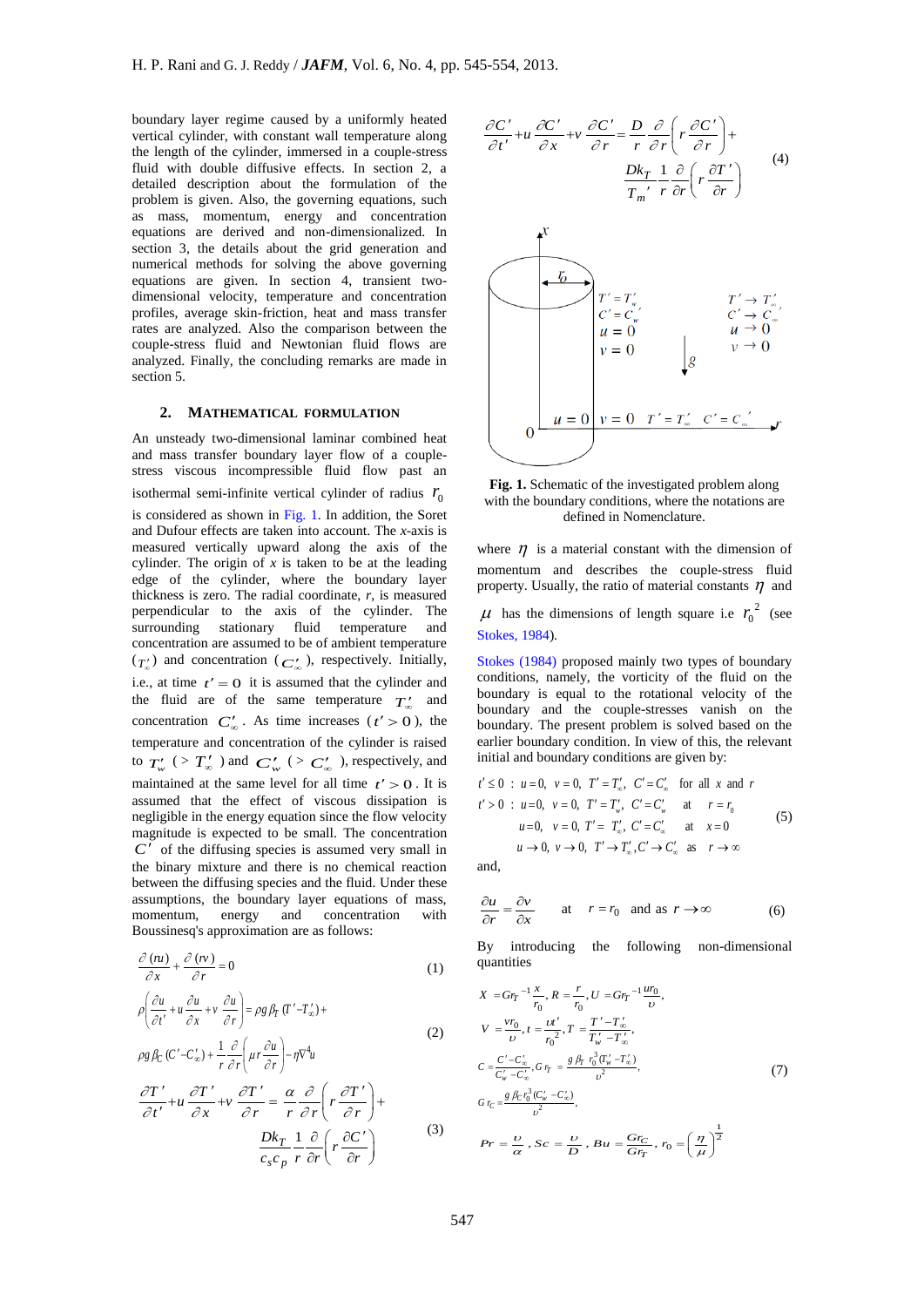$$
So = \frac{Dk_T (T_w' - T_{\infty}')}{\nu T_m'(C_w' - C_{\infty}')},
$$
  

$$
Du = \frac{Dk_T (C_w' - C_{\infty}')}{\nu c_s c_p (T_w' - T_{\infty}')}
$$

(the symbols are explained in the nomenclature) in the Eqs.  $(1)-(4)$ , the following equations are obtained:

$$
\frac{\partial U}{\partial X} + \frac{\partial V}{\partial R} + \frac{V}{R} = 0
$$
 (8)

$$
\frac{\partial U}{\partial t} + U \frac{\partial U}{\partial X} + V \frac{\partial U}{\partial R} = T + B u C + \frac{\partial U}{\partial R} \left( \frac{1}{R} - \frac{1}{R^3} \right) +
$$

$$
\frac{\partial^2 U}{\partial R^2} \left( 1 + \frac{1}{R^2} \right) - \frac{2}{R} \frac{\partial^3 U}{\partial R^3} - \frac{\partial^4 U}{\partial R^4}
$$
(9)

$$
\frac{\partial T}{\partial t} + U \frac{\partial T}{\partial X} + V \frac{\partial T}{\partial R} = \frac{1}{\text{Pr}} \left( \frac{\partial^2 T}{\partial R^2} + \frac{1}{R} \frac{\partial T}{\partial R} \right) +
$$
  

$$
Du \left( \frac{\partial^2 C}{\partial R^2} + \frac{1}{R} \frac{\partial C}{\partial R} \right) \tag{10}
$$

$$
\frac{\partial C}{\partial t} + U \frac{\partial C}{\partial X} + V \frac{\partial C}{\partial R} = \frac{1}{Sc} \left( \frac{\partial^2 C}{\partial R^2} + \frac{1}{R} \frac{\partial C}{\partial R} \right) +
$$
  

$$
S_o \left( \frac{\partial^2 T}{\partial R^2} + \frac{1}{R} \frac{\partial T}{\partial R} \right)
$$
(11)

The corresponding initial and boundary conditions in

non-dimensional quantities are given by  
\n
$$
t \le 0
$$
:  $U = 0$ ,  $V = 0$ ,  $T = 0$ ,  $C = 0$  for all X and R  
\n $t > 0$ :  $U = 0$ ,  $V = 0$ ,  $T = 1$ ,  $C = 1$  at  $R = 1$   
\n $U = 0$ ,  $V = 0$ ,  $T = 0$ ,  $C = 0$  at  $X = 0$   
\n $U \rightarrow 0$ ,  $V \rightarrow 0$ ,  $T \rightarrow 0$ ,  $C \rightarrow 0$  as  $R \rightarrow \infty$ 

Similarly, Eq. (6) in non-dimensional quantities is given by

$$
\frac{\partial U}{\partial R} = \frac{1}{Gr_r^2} \frac{\partial V}{\partial X} \text{ at } R = 1 \text{ and as } R \to \infty
$$
 (13)

## **3. NUMERICAL SOLUTION**

 $\frac{(T_W' - T_\infty')}{(C_W' - C_\infty')}$ <br>  $(\frac{C_W' - C_\infty')}{(C_W' - C_\infty')}$ <br>  $(\frac{C_W' - C_\infty')}{(C_W' - C_\infty')}$ <br>
are explained in the nonomelature) in the<br>
the following equations are obtained:<br>
the following equations are obtained:<br>  $\frac{\partial^2 U}{\partial R^2} (1 + \$ In order to solve the unsteady coupled non-linear governing Eqs.  $(8)-(11)$  an implicit finite difference scheme of Crank-Nicolson type has been employed. To solve these equations, the region of integration is considered as a rectangle composed of the lines indicating  $X_{\text{min}} = 0$ ,  $X_{\text{max}} = 1$ ,  $R_{\text{min}} = 1$  and  $R_{\text{max}} = 20$ , where  $R_{\text{max}}$  corresponds to  $R = \infty$  which lies very far from the momentum, energy and concentration boundary layers. In order to obtain an economical and reliable grid system for the computations, a grid independency test has been performed and shown in Fig. 2. The steady-state velocity and temperature values obtained with the grid system of  $100 \times 500$  differ in the second decimal place from those with the grid system of  $50 \times 250$ , and differ in the fifth decimal place from

those with the grid system of  $200 \times 1000$ . Hence, the grid system of  $100 \times 500$  has been selected for all subsequent analyses, with the mesh sizes in *X* and *R* directions taken as 0.01 and 0.03, respectively. Also, the time step size dependency has been tested from which *∆t* = 0.01 yielded a reliable result. The steadystate solution is assumed to have been reached when the absolute difference between the values of velocity, temperature as well as concentration at two consecutive time steps is less than  $10^{-5}$  at all grid points. Also, this finite difference scheme is unconditionally stable and therefore, stability and compatibility ensure the convergence.



and concentration profiles.

#### **4. RESULT AND DISCUSSION**

For the validation, the temperature and concentration profiles of Newtonian fluids obtained by the current numerical procedure are compared with the existing results of Chen and Yuh (1980) for  $Sc = 0.2$ ,  $Pr = 0.7$ ,  $So = 0.0$ ,  $Du = 0.0$  and  $Bu = 1.0$ , as there are no experimental or analytical studies available to compare with the present problem. The current results are found to be in good agreement with the previous results available in literature as shown in Fig. 3.

In the present study, the Soret and Dufour effects are studied in detail for different values of *So* and *Du*, respectively, with fixed values of *Pr* [= 0.71 (air)], *Sc* [  $=0.22$ ] and *Bu*  $[=1.0]$  on the transient velocity, temperature and concentration profiles for couple-stress fluids. The value of the *Sc* is chosen to represent hydrogen in the air at approximately  $25^{\circ}$ C at 1 atm (Gebhart, 1971). The values of *So* and *Du* are to be chosen in such a way that their product is constant according to their definition, provided that the  $T_m'$  is constant i.e., (0.06) (Kafoussias and Williams, 1995). Also, in addition the results have been plotted for  $So =$  $Du = 0.0$ . The simulated transient behaviour of the dimensionless velocity, temperature, concentration, average skin-friction coefficient and heat and mass transfer rates are discussed in detail in the succeeding subsections.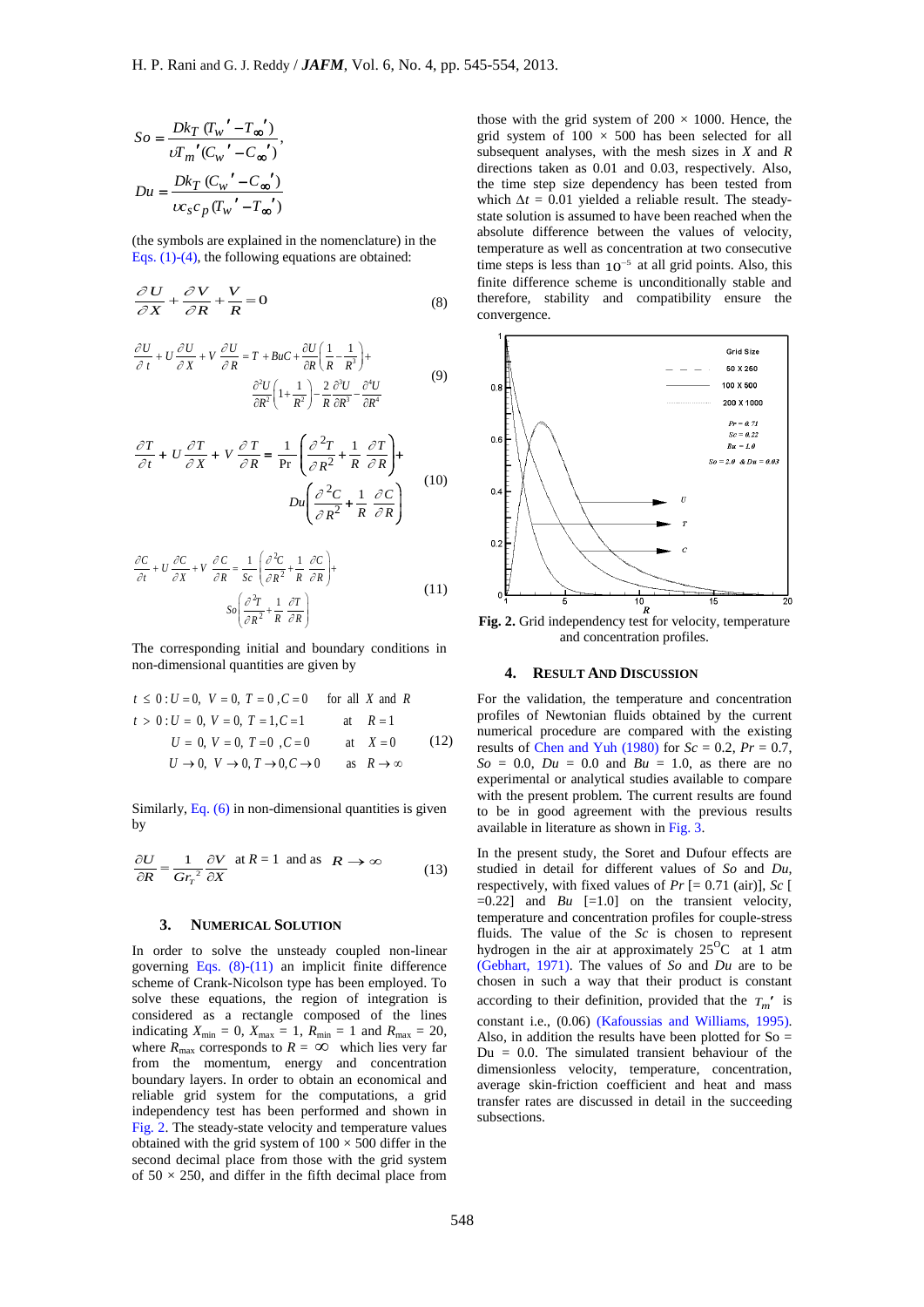

#### **4.1 Velocity (***U***)**

The simulated transient velocities (*U*) at (1, 3.39) for different *So* and *Du* against *t* are shown graphically in Fig. 4(a). It is observed that the velocities increase with time monotonically from zero and reach temporal maxima, then decrease and at last reach the asymptotic steady-state. At the very early time (i.e.,  $t < 1$ ), the heat transfer is dominated by conduction. Shortly later, there exists a period when the heat transfer rate is influenced by the effect of convection with increasing upward velocities with time. When this transient period is almost ending and just before the steady-state is about to be reached, there exist overshoots of the velocities. From Fig. 4(b) it can be observed that velocity profiles reach their maximum value approximately at (1, 3.39). Similarly, the velocities at other locations also exhibit somewhat similar transient behavior. The time needed to reach the temporal maximum of the velocity increases with decreasing *So* or increasing *Du*. Also in the absence of Soret and Dufour effects ( $\text{So} = \text{Du} = 0$ ), it is observed that the time required to reach the temporal maximum increases incomparison with the presence of Soret and Dufour effects.

Figure 4(b) shows the simulated steady-state velocity profiles against the *R* at  $X = 1.0$ . From this figure it is observed that the velocity profiles start with the value zero at the wall, reach their maxima and then monotonically decrease to zero along the radial coordinate. From Fig. 4(b) it is observed that in the vicinity of the wall the magnitude of the axial velocity is rapidly increasing as *R* increases from  $R_{\text{min}}$  (=1). It is observed that for the decreasing *So* or increasing *Du*, the time to reach the steady-state increases slightly. Here, it can be noted that the velocity increases with increasing values of *So*. But the opposite trend is observed for the increasing *Du*. Also, when *So* is high enough, the thermal and the solutal buoyancy forces combine their actions to enhance the convection velocity, which leads to the increase in the velocity of the fluid. If  $So = Du = 0$ , the maximum velocity of a couple-stress fluid is decreased in comparison to that of the presence of Soret and Dufour effects. Also, if  $So =$  $Du = 0$ , it is noticed that the time required to reach the

steady-state increases in comparison to that of the presence of Soret and Dufour effects.



**Fig. 4.** The simulated (a) transient velocity at (1, 3.39); (b) steady-state velocity profile at  $X = 1.0$ .

## **4.2 Temperature (***T***)**

The simulated transient temperature (*T*) for different *So* and *Du* values with respect to *t* are shown at the point  $(1, 1.22)$  in Fig. 5(a). Here, it is observed that these profiles increase with time, reach temporal maxima, decrease and again, after a slight increase, attain the steady-state asymptotically. The temperature at other locations also exhibit somewhat similar transient behavior. During the initial period, the nature of the transient temperature profiles is particularly noticeable. For all values of *So* and *Du*, the transient temperature profiles initially coincide and then deviate from each other after some time. Here, it is observed that the steady temperature value decreases with increasing *So* or decreasing  $Du$ . Also, if So =  $Du = 0$ , the temporal maximum of the temperature increases in comparison to that of the existence of Soret and Dufour effects**.** This tendency is also found in Fig.  $5(b)$  showing the simulated steady-state temperature profiles along the radial direction at  $X = 1.0$ . Here, the temperature profiles start with the hot wall temperature  $(T = 1)$  and then monotonically decrease to zero along the radial coordinate. The time needed for the temperature to reach the steady-state increases as *Du* increases or *So* decreases. Also, the time required to reach the temporal maximum of the temperature increases with the increasing *Du* or decreasing *So*. It is noticed that the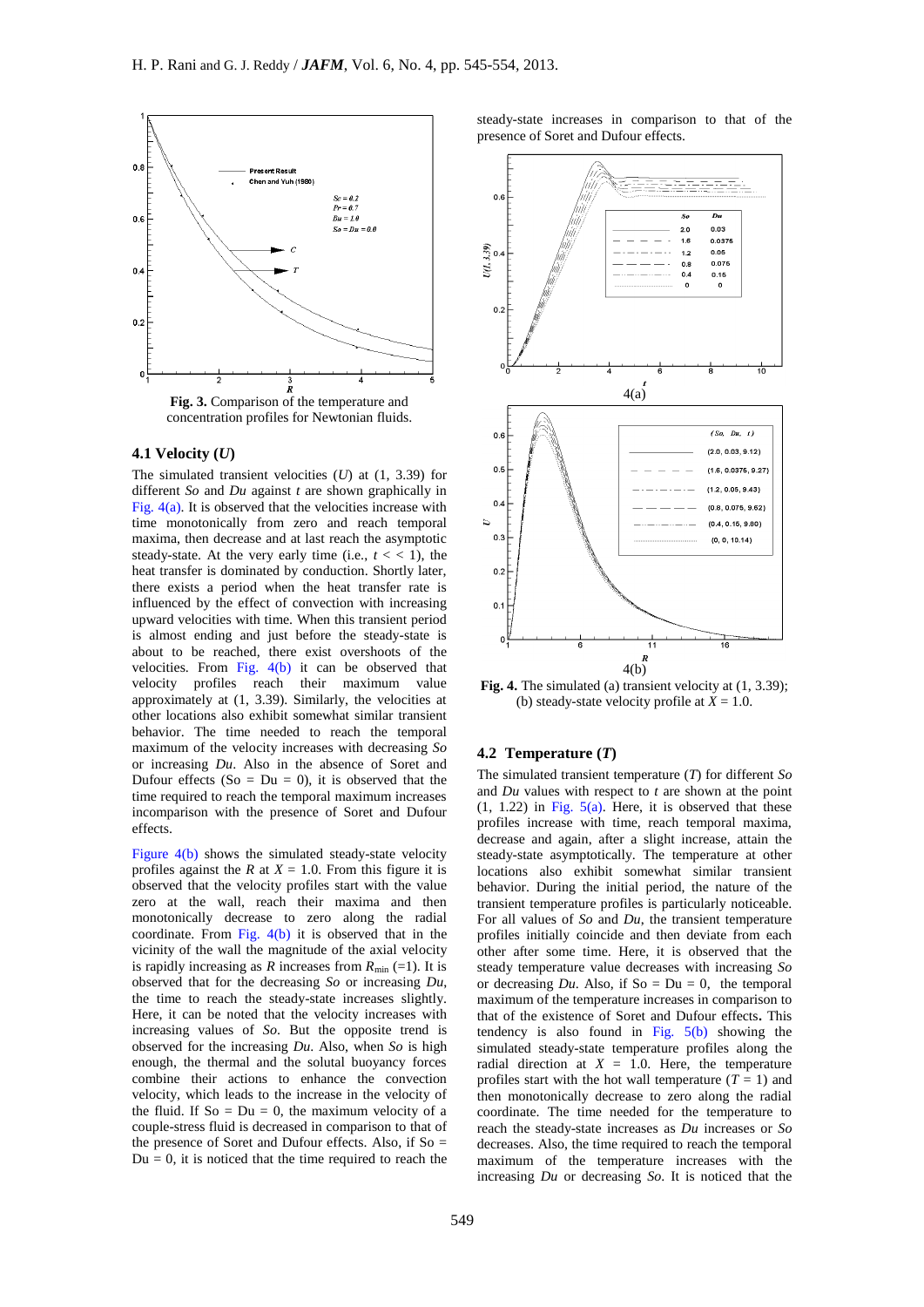temperature increases with decreasing *So*, while the reverse trend is observed for the decreasing *Du*. This behavior is a direct consequence of the Soret effect, which produces a mass flux from lower to higher solute concentration driven by the temperature gradient.



**Fig. 5.** The simulated (a) transient temperature at (1, 1.22); (b) steady-state temperature profile at  $X = 1.0$ .

# **4.3 Concentration (***C***)**

The simulated transient concentration (*C*) for different values of *So* and *Du* at the point (1, 1.34) against *t* are shown in Fig.  $6(a)$ . Here, it is observed that these profiles increase at first with time, reach a temporal maximum, decrease and again, after slightly increasing, attain the steady-state asymptotically. The concentration at other locations also exhibit somewhat similar transient behavior. Here, it is seen that the steady concentration value increases with increasing *So* or decreasing *Du*. In the absence of Soret and Dufour effects (So =  $Du = 0$ ), it is observed that the time required to reach the temporal maximum increases incomparison to that of the presence of Soret and Dufour effects. The simulated steady-state concentration profiles at  $X = 1.0$  along the *R* direction are shown in Fig. 6(b). The concentration profiles start with the wall concentration  $(C = 1)$  and then monotonically decrease to zero along *R*. As *So* increases, the mass transfer rate decreases and hence the concentration profiles increase. But the opposite trend is

observed as *Du* increases. This is due to the fact that a larger *So* corresponds to a thicker concentration boundary layer relative to the momentum boundary layer. This results in a smaller concentration gradient near the cylinder. Also, it is observed that the time required for the concentration to reach the steady-state increases as *Du* increases or *So* decreases. If *So = Du = 0*, the maximum concentration of a couple-stress fluid is decreased in comparison to that of the presence of Soret and Dufour effects.



**Fig. 6.** The simulated (a) transient concentration at (1, 1.34); (b) steady-state concentration profile at  $X = 1.0$ .

## **4.4 Average Skin-friction Coefficient, Heat and Mass Transfer Rates**

Knowing the unsteady behavior of velocity, temperature and concentration profiles, it is worth to study the average skin-friction coefficient, average heat transfer rate (Nusselt number) and the average mass transfer rate (Sherwood number). The friction coefficient is an important parameter in the heat and mass transfer studies since it is directly related to the heat and mass transfer coefficients. Increased skin friction is generally a disadvantage in technical applications, while the increased heat and mass transfer can be exploited in some applications such as heat and mass exchangers, but should be avoided in others such as gas turbine applications, for instance. For the present problem these skin-friction coefficient, heat and mass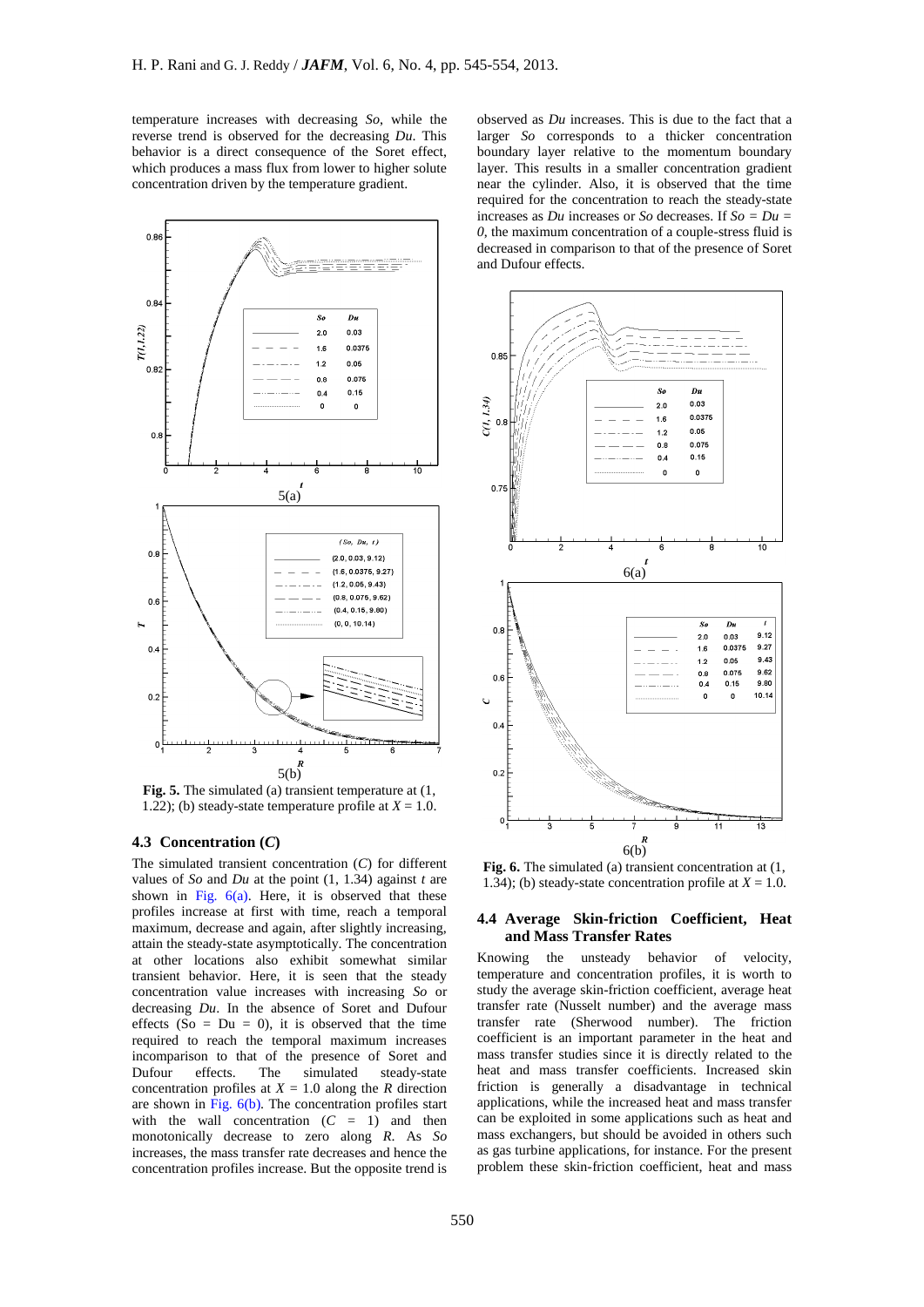transfer rates are derived and given in the following equations:

The wall shear stress at the wall can be expressed as

$$
\tau_{w} = \left(\mu \frac{\partial u}{\partial r}\right)_{r=r_{0}}\tag{14}
$$

By introducing the non-dimensional quantities given in Eq.  $(7)$ , the Eq.  $(14)$  can be written as

$$
\tau_{w} = \frac{\mu^{2} G r_{T}}{\rho r_{0}^{2}} \left( \frac{\partial U}{\partial R} \right)_{R=1}
$$
\n(15)

Considering  $\mu^2 G r$  to be the characteristic shear stress,  $\rho r_0^2$ 

the local skin-friction coefficient can be written as

$$
C_f = \left(\frac{\partial U}{\partial R}\right)_{R=1} \tag{16}
$$

The integration of the Eq. (16) from  $X = 0$  to  $X = 1$ gives the following average skin-friction coefficient.

$$
\overline{C_f} = \int_0^1 \left(\frac{\partial U}{\partial R}\right)_{R=1} dX \tag{17}
$$

The local Nusselt number is given by  
\n
$$
Nu_x = \frac{\dot{q}_w r_0}{k_T (T'_w - T'_\infty)},
$$
\n(18)

where the heat transfer,  $\dot{q}_w$  is given by

$$
\dot{q}_w = -k_T \left( \frac{\partial T}{\partial r} \right)_{r=r_0}
$$

Thus, with the non-dimensional quantities introduced in Eq. (7), Eq. (18) can be written as

$$
Nu_{X} = -\left(\frac{\partial T}{\partial R}\right)_{R=1}
$$
\n(19)

The integration of the above Eq. (19) with respect to *X* from 0 to 1 yields the following average Nusselt number.

$$
\overline{Nu} = -\int_{0}^{1} \left(\frac{\partial T}{\partial R}\right)_{R=1} dX
$$
\n(20)

The Sherwood number can be written as follows:

$$
Sh_x = \frac{\dot{m}_w r_0}{D(C_w' - C_w')},
$$
\n(21)

where the mass transfer,  $\dot{m}_{w}$  is given by

$$
\dot{m}_{w} = -D \left( \frac{\partial C'}{\partial r} \right)_{r=r_0}
$$

Thus, in the same way Eq.  $(21)$  can be written as

$$
Sh_{X} = -\left(\frac{\partial C}{\partial R}\right)_{R=1}
$$
 (22)

The integration of the above Eq. (22) with respect to *X* yields the following average Sherwood number.

$$
\overline{Sh} = -\int_{0}^{1} \left(\frac{\partial C}{\partial R}\right)_{R=1} dX
$$
 (23)

The derivatives involved in Eqs.  $(17)$ ,  $(20)$  and  $(23)$  are evaluated by using a five-point approximation formula and then the integrals are evaluated by using the Newton-Cotes closed integration formula. The simulated average non-dimensional skin-friction coefficient, heat and mass transfer rates for couplestress fluids have been plotted against the time in Figs. 7-9 for different parameters, respectively.

The effects of *So* and *Du* on the simulated average skinfriction coefficient are shown in Fig. 7. It is observed that for all values of *So* and *Du* the average skin-friction coefficients increase at first with time, attain the peak values and, after slight decrease, reach asymptotically steady-state. Because the buoyancy-induced flow velocity is relatively low at the initial transient period, as seen in Fig.  $4(a)$ , the wall shear stress remain small, as shown in Fig. 7. However, the wall shear stress increases as the time proceeds, yielding an increase in the skin-friction coefficient. It is also observed that either by increasing *So* or by decreasing *Du*, the average skin-friction coefficient increases. If  $So = Du = 0$ , the average skin-friction is decreased in comparison to that of the presence of Soret and Dufour effects. This result lies in the same line with the velocity profiles plotted in Fig 4.



**Fig. 7.** The simulated average skin-friction.

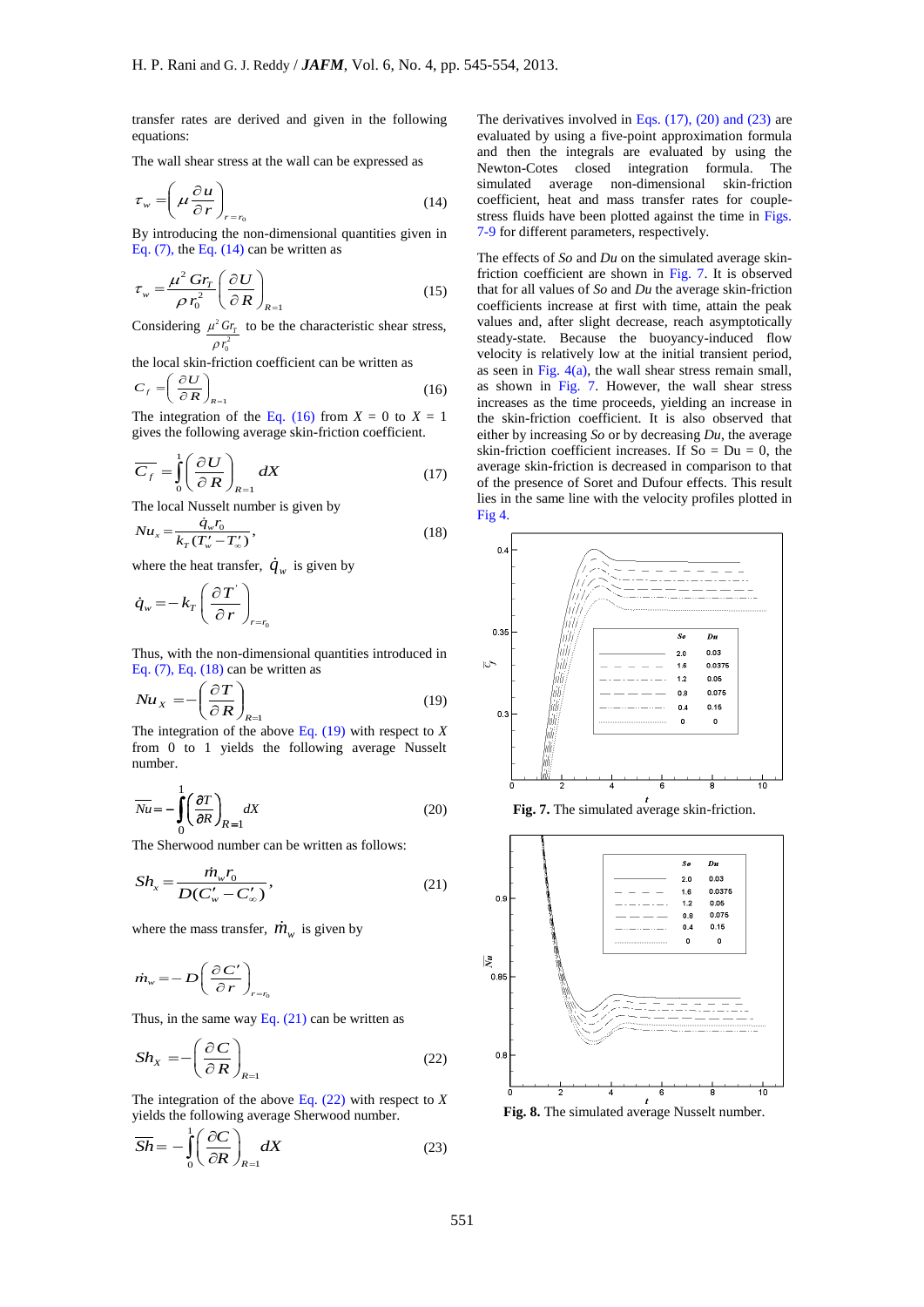

**Fig. 9.** The simulated average Sherwood number.

In Fig. 8 the effects of *So* and *Du* on the simulated average heat transfer rate are shown. It is observed that for short period of time after  $t = 0$ , the average Nusselt numbers are almost the same for all values of *So* and *Du*. This shows that initially heat conduction is dominating compared with heat convection. It is seen that an increase in the value of *So* leads to a increase in the values of the average heat transfer rate. Increasing *So* speeds up the spatial decay of the temperature near the heated surface together with increased flow velocity near the wall, yielding an increase in the rate of heat transfer. While the reverse trend is observed for increasing values of  $Du$ . If So =  $Du = 0$ , the trend of average heat transfer rate is similar to that of the presence of Soret and Dufour effects. In Fig. 9, the effects of *So* and *Du* on the simulated average mass transfer rate are presented. Figure 9 shows that during an initial period of time mass diffusion is dominating compared to mass convection. For all values of *So* and *Du*, the average Sherwood number decreases monotonically, then after slight fluctuation, reaches the asymptotic steady-state. It is noticed that the average mass transfer rate increases with decreasing *So* or increasing *Du*. If  $So = Du = 0$ , the average Sherwood number is increased in comparison to that of the presence of Soret and Dufour effects.

# **4.5 Comparison between the couple-stress and Newtonian fluids**

Figure 10 illustrates the steady-state velocity, temperature and concentration contours for couplestress and Newtonian fluid flows with fixed  $So = 2.0$ and  $Du = 0.03$ . From Figs.  $10(a)$  and Figs.  $10(b)$  it is observed that the maximum velocity occurs at  $X = 1.0$ . This is the reason that the simulated steady-state velocity, temperature and concentration profiles are plotted at  $X = 1.0$  in Figs. (4)-(6). It can be noticed that from Figs.  $10(a)$  and  $10(b)$ , the velocity of a couplestress fluid is smaller compared to that of the Newtonian fluid. This is due to the fact that in couplestress fluid flow there are additive diffusion terms (biharmonic term) compared with the Newtonian fluid (refer Eq.  $(9)$ ). Also, from Figs.  $10(a)$  and  $10(b)$  it is observed that the steady-state velocity, temperature and concentration contours of couple-stress fluid are different from that of the Newtonian fluid. Thus, it can be concluded that the steady-state velocity, temperature

and concentration profiles for the couple-stress fluid flow differ from those of the Newtonian fluid flow.



**Fig. 10.** Steady-state velocity, temperature and concentration contours with  $So = 2.0$  and  $Du = 0.03$  for (a) couple-stress fluid; (b) Newtonian fluid.

#### **5. CONCLUSION**

A numerical study has been carried out for the transient natural convection boundary layer flow of a couplestress viscous incompressible fluid over a semi-infinite vertical cylinder with thermal-diffusion and diffusionthermo effects. The governing equations are derived and normalized based on the length dependent effect introduced by the couple-stress fluid flow where the biharmonic operator is involved. A Crank-Nicolson type of implicit method is used to solve the system of coupled governing equations together with the tridiagonal and pentadiagonal algorithms. The computations are carried out for the values of *So* ( = 2.0, 1.6, 1.2, 0.8, 0.4 and 0.0) and *Du* ( $= 0.03$ , 0.0375, 0.05, 0.075, 0.15 and 0.0).

From the present study, it is observed that for the velocity, temperature and concentration profiles, the time elapsed to reach the temporal maximum and the steady-state increases with the increasing *Du* or decreasing *So*. Also, if  $So = Du = 0$ , it is noticed that the time required to reach the steady-state increases in comparison to that of the presence of Soret and Dufour effects. It is noticed that as *So* increases or *Du* decreases, velocity and concentration profiles are increasing, but the temperature decreases. The influence of *So* or the *Du* is less on the temperature profiles in comparison with the velocity and concentration profiles. The concentration and Sherwood number are more affected by *So*. Also, the average values of the skin-friction and Nusselt number increases as *So* increases or *Du* decreases. While the opposite trend is observed for the Sherwood number. Particularly, this study reveals that the results pertaining to the couplestress fluid differ significantly from those of the Newtonian fluid. The deviations of velocity, temperature and concentration profiles of couple-stress fluid flow from those of the Newtonian fluid flow turn out to be considerable.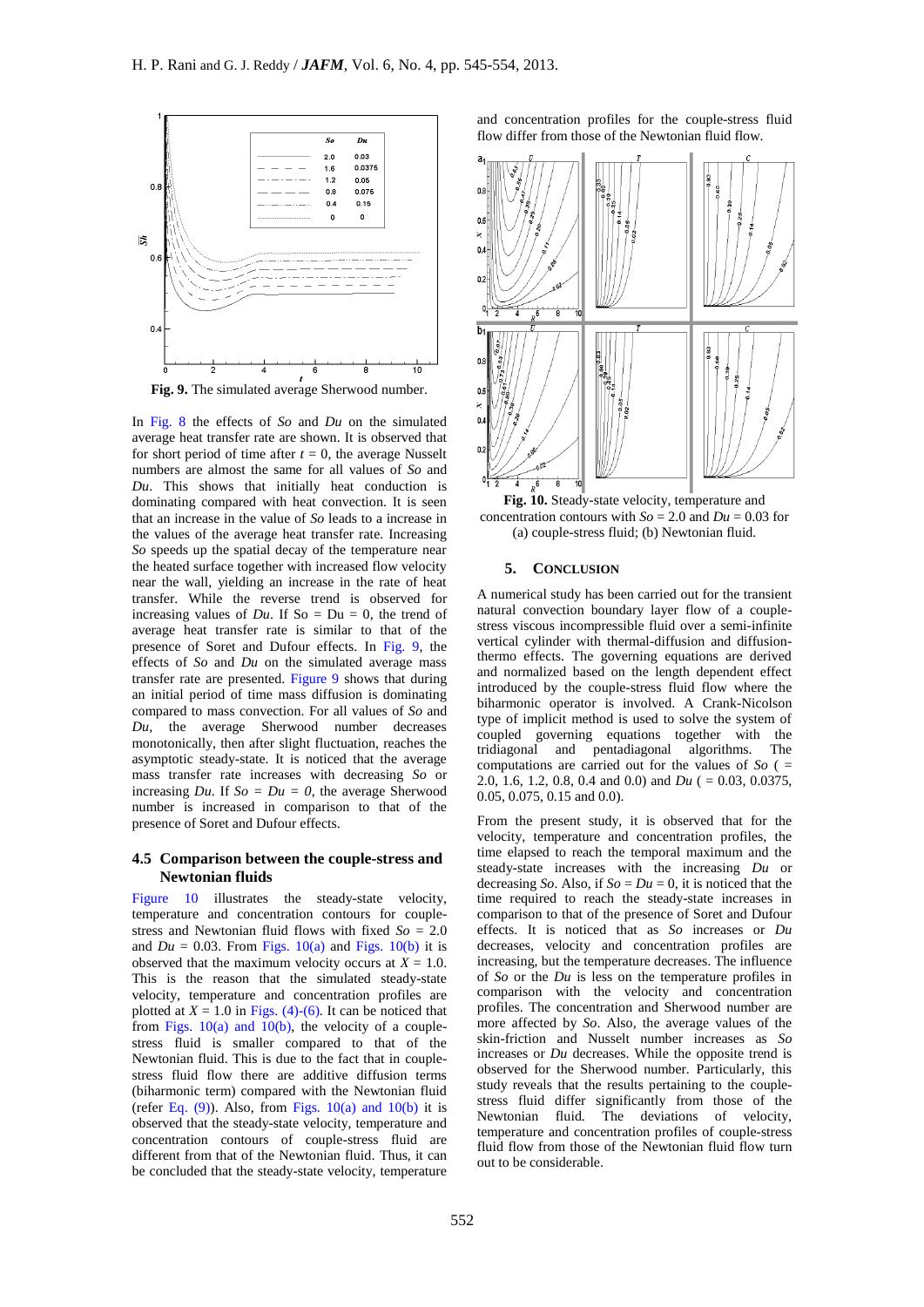Though the present study deals only with laminar flows, this work can be extended to studies on turbulent flows. Also, the body forces like electromagnetic force arising from the MHD flows and the body couples arising in the momentum equation due to the couple-stress fluid can be taken into consideration. Also, the present model can be expanded into studies of flow past plates, wedges, cones, and spheres etc., based on required applications.

## **ACKNOWLEDGEMENTS**

The authors are thankful to the reviewers for their valuable suggestions and comments.

## **REFERENCES**

- Carnahan, B., H.A. Luther and J.O. Wilkes (1969). *Applied numerical methods*. John Wiley Sons, New York.
- Chang-Jian, C., J. Chen and H. Yau (2010). Nonlinear dynamic analysis of a hybrid squeeze-film dampermounted rigid rotor lubricated with couple-stress fluid and active control. *Appl. Math. Modell.* 34, 2493-2507.
- Chen, T.S. and C.F. Yuh (1980). Combined heat and mass transfer in natural convection along a vertical cylinder. *Int. J. Heat and Mass Transfer* 23, 451- 461.
- Chu, H.M., S.Y. Hu and W.L. Li (2006). Effects of couple-stresses on pure squeeze EHL motion of circular contacts. *J.Mech.* 22(1), 77-84.
- Dursunkaya, Z. and W.M. Worek (1992). Diffusionthermo and thermal diffusion effects in transient and steady natural convection from a vertical surface. *Int. J. Heat and Mass Transfer* 35, 2060- 2065.
- Eckeret, E.R.G. and R.M. Drake (1972). *Analysis of heat and mass transfer.* McGraw Hill, New York.
- Eringen, A.C. (1966). Theory of micropolar fluids. *J. Math. and Mech.* 16, 1-18.
- Gebhart, B. (1971). *Heat transfer*. McGraw-Hill, New York.
- Kafoussias, N.G. and N.G. Williams (1995). Thermaldiffusion and diffusion-thermo effects on mixed free-forced convective and mass transfer boundary layer flow with temperature dependent viscosity. *Int. J. Engg. Sci,.* 33, 1369-1384.
- Krishna Murthy, S.V.S.S.N.V.G., P. Chandra, M. Nigam, B.V. Rathish-Kumar and V. Sangwan, (2011). A study of double diffusive free convection

from a corrugated vertical surface in a darcy porous medium under Soret and Dufour effects. *ASME J. Heat Transfer,* 133, 601-607.

- Lin, J. (1998). Squeeze film characteristics of finite journal bearings: couple-stress fluid model. *Tribology International,* 31(4), 201- 207.
- Naduvinamani, N.B. and S.B. Patil (2009). Numerical solution of finite modified Reynolds equation for couple-stress squeeze film lubrication of porous journal bearings. *Computers and Structures,* 87, 1287-1295.
- Postelnicu, A. (2004). Influence of a magnetic field on heat and mass transfer by natural convection from vertical sufaces in porous media considering Soret and Dufour effects. *Int. J. Heat and Mass Transfer,* 47, 1467-1475.
- Rani, H.P., G. Janardhana Reddy and C.N. Kim (2011). Numerical analysis of couple-stress fluid past an infinite vertical cylinder. *Engineering applications of computational fluid mechanics,* 5(2), 159-169.
- Reddy, P.S. and V.P. Rao (2012). Thermo-Diffusion and Diffusion –Thermo Effects on convective heat and mass transfer through a porous medium in a circular cylindrical annulus with quadratic density temperature variation – Finite element study. *J. appl. Fluid Mech.,* 5(4), 139-144.
- Rudraiah, N. and G. Chandrashekara (2010). Effects of couple-stress on the growth rate of Rayleigh- Taylor instability at the interface in a finite thickness couple-stress fluid. *J. appl. Fluid Mech,.* 3(1), 83-89.
- Seddeek, M.A. (2004). Thermal-diffusion and diffusion-thermo effects on mixed free-forced convective flow and mass transfer over an accelerating surface with a heat source in the presence of suction and blowing in the case of variable viscosity, *Acta Mechanica*,172, 83-94.
- Srivastava, L.M. (1986). Peristaltic transport of a couple-stress fluid, *Rheol Acta,* 25, 638-641.
- Srivastava, V.P. (2003). Flow of a couple-stress fluid representing blood through stenotic vessels with a peripheral layer. *Indian J. Pure and Appl. Math.* 34(12), 1727-1740.
- Stokes, V.K. (1984). *Theories of Fluids with Microstructure.* Springer-Verlag, New York Tokyo.